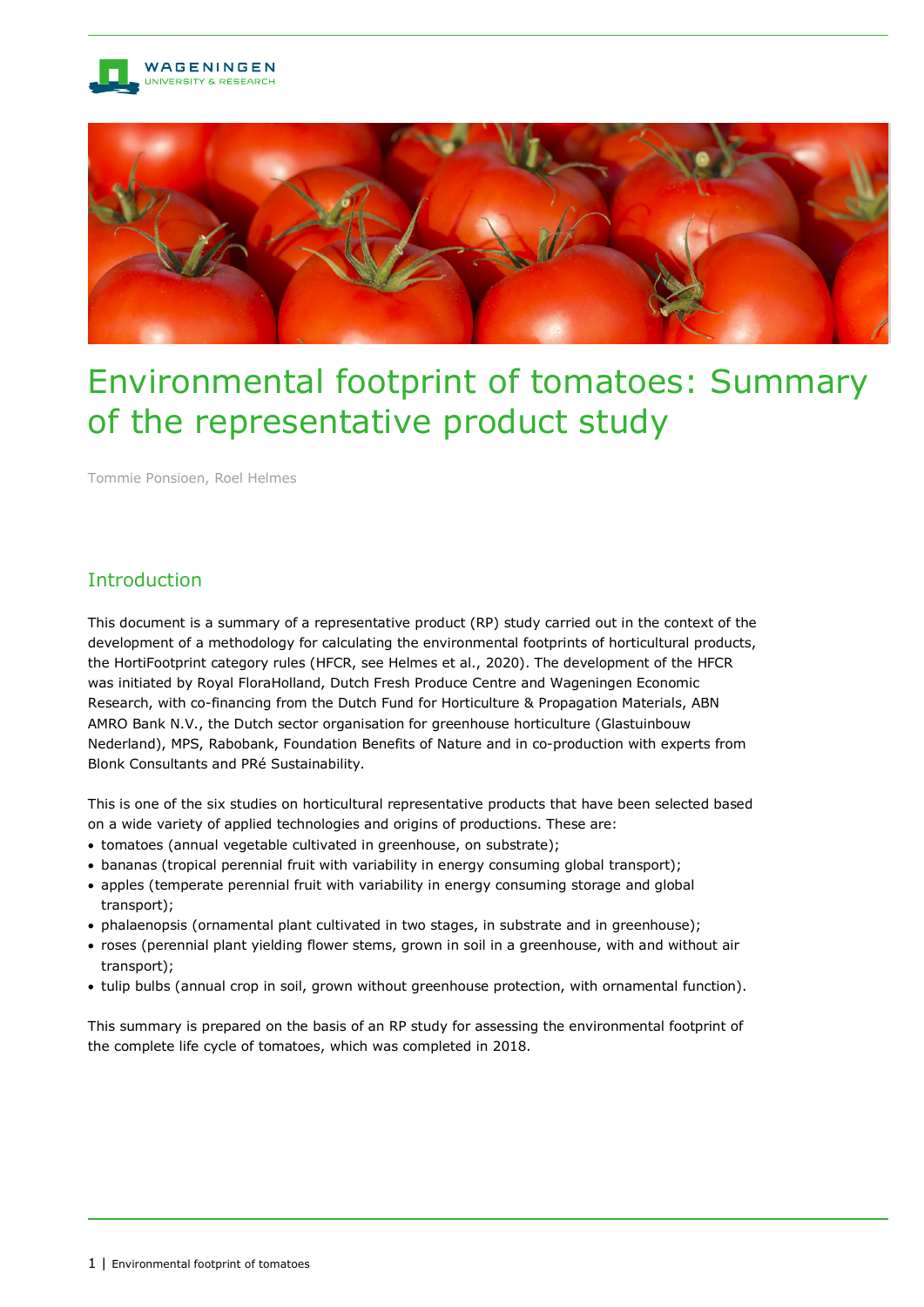## Goal & scope

The representative product under study is Dutch greenhouse tomatoes. The objectives of this study are:

- To identify the most relevant impact categories, life cycle stages, and processes;
- To determine the data (quality) requirements;
- To support the development of the HFCR; an earlier draft of the HFCR was tested to check the draft HFCR for completeness and clarity, and to check the feasibility of completing a study in accordance with the draft HFCR.

This factsheet summarises the screening study for tomatoes, of a regular size of approximately 100 g each, packed, produced in a Dutch greenhouse with a combined heat and power (CHP) system or a geothermal heat system, sold in a Dutch supermarket and consumed in the Netherlands. The reference flow is 1 kg of tomatoes as weighed just after packaging (excluding the packaging weight).

The system includes a greenhouse structure (built from glass, steel, aluminium, concrete, etc.) with a CHP unit with flue gas treatment to provide heat, electricity and purified carbon dioxide, or a geothermal heat system. The tomatoes are grown by planting propagation material on substrate and the crop is then managed with fertilisers, water and pesticides. Surplus electricity produced in the CHP is supplied to the grid. After harvest the tomatoes are packed and transported to retail, then consumed and the packaging and excess organic material is treated at disposal.

## Data collection and modelling

The following key methodological choices and assumptions were made:

- The cultivation, combined heat and power, and carbon dioxide purification processes were divided into different unit processes.
- For the co-production of heat and electricity, energy allocation was applied.
- The heat production efficiency was assumed at 48% and the electricity production efficiency 40% (Van der Velden and Smit, 2017).
- The emissions from burning natural gas in the CHP system were derived from IPCC (Gomez et al., 2007) for CO<sub>2</sub> and N<sub>2</sub>O, from Plomp and Kroon (2013) for CH<sub>4</sub>, and from the European Environmental Agency (EEA, 2016) for NO<sub>x</sub>, CO, non-methane volatile organic compounds, SO<sub>2</sub> and particulate matter.
- Industrial CO<sub>2</sub> production was modelled according to He and Hägg (2014), Veneman et al. (2013), Frischknecht (1999) and OCAP (2018).
- The technical lifetime of the capital goods for cultivation (greenhouse structure) is assumed to be 15 years.
- The technical lifetime of the capital goods for geothermal heat production is assumed to be 30 years.
- Distribution was modelled by assuming average distances for the Dutch situation.
- It was assumed that 10% of the harvested tomatoes are not consumed due to losses during postharvest handling, packaging, distribution, and retail and 19% during the use stage (according to the Organisation Environmental Footprint Sector Rules (OEFSR) Retail, see Quantis (2018)).
- It was assumed that 62% of the tomatoes are transported by the consumer by passenger car and 5% are delivered by the retailer to the consumer (according to the OEFSR Retail, see Quantis (2018)).
- It was also assumed that 5% of the harvest weight is moisture loss during post-harvest handling and packaging.
- It was assumed that tomatoes are mainly consumed raw.

Foreground data was collected as averaged primary data from tomato growing operations in the Netherlands, and augmented with data from literature (see the assumptions above; Montero et al. (2011) for the greenhouse construction, GroentenFruit Huis (2018) and Davis et al. (2011) for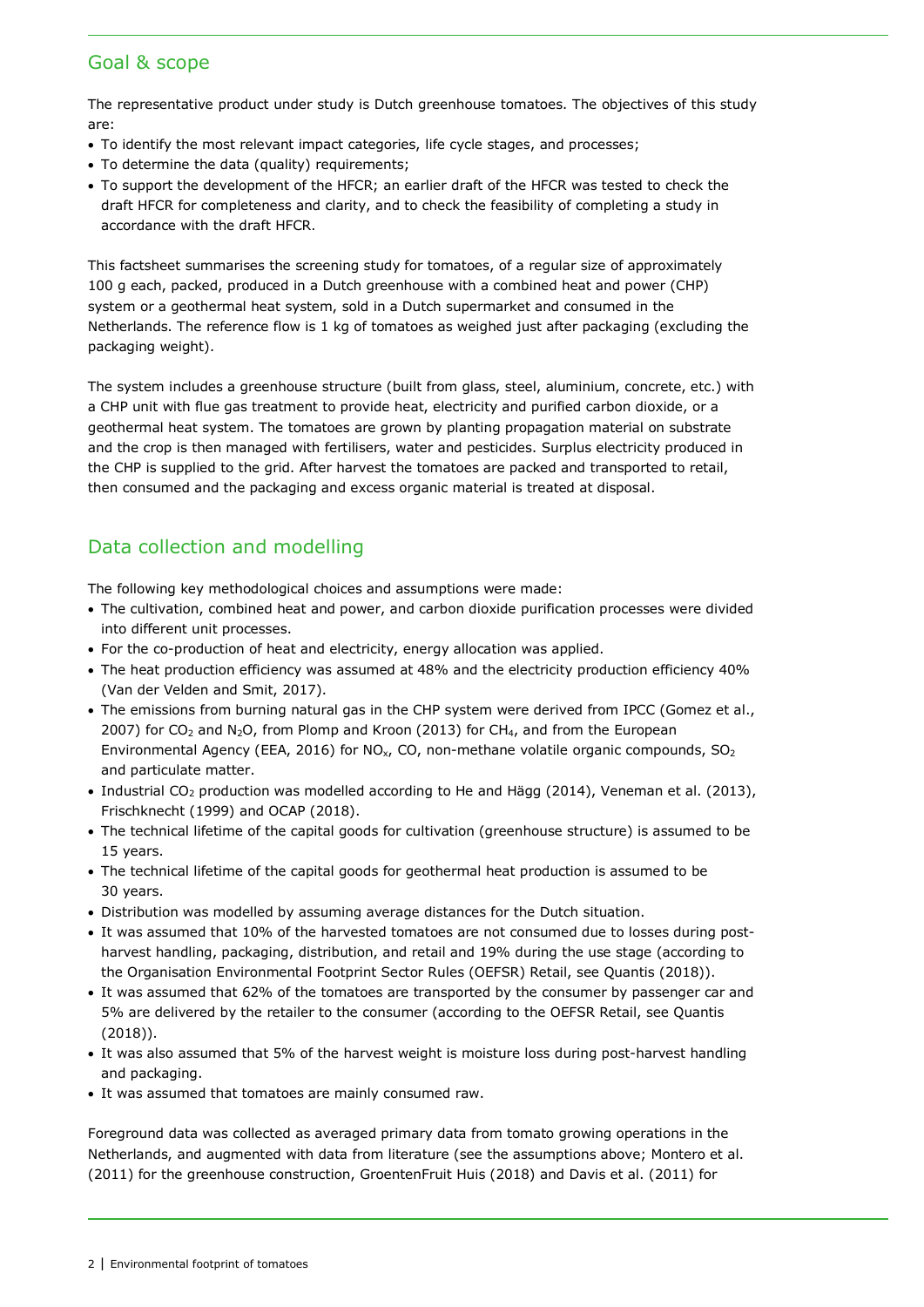packaging and Vlaar (2013) for geothermal heat). For storage, retail and the use stage, datasets were created using default data for these processes in accordance with the PEFCR guidance documentation (EC, 2018).

For the background data, ecoinvent version 3.4 cut-off was used (Wernet et al., 2016), among others for end-of-life modelling. The EF Life Cycle Inventory (LCI) database could not be used, because the original study was not part of an official PEF pilot by the European Commission, as it was conducted before the current transition phase. The conclusions in this study and the aims this study can be used for have been drafted in such a way to ensure validity (see disclaimer). The modelling was done in SimaPro version 8.5.2, following the PEF rules at that time (EC, 2018). The impact assessment was done using the EF Impact assessment model version 2.0.

## Most relevant impact categories, life cycle stages and processes

The **most relevant impact categories**, which contribute cumulatively to at least 80% of the normalised and weighted life cycle results of this study, are:

- Climate change;
- Resource use, energy carriers;
- Resource use, mineral and metals;
- Terrestrial and freshwater acidification;
- Respiratory inorganics:
- Freshwater ecotoxicity (not included in the weighted results, but considered as relevant due to the perceived importance of the environmental impact of pesticides).

The **most relevant life cycle stages** are cultivation (which includes capital goods, energy production and carbon dioxide), packaging and use stage (but only in the freshwater ecotoxicity impact category).

[Figure](#page-2-0) 1 and [Figure](#page-3-0) 2 show the contribution of the tomato life cycle stages to the relevant impact categories. From this we observe that the most relevant life cycle stage of the studied tomatoes is cultivation (which includes capital goods, energy production and carbon dioxide). Besides cultivation, packaging and use stage are also relevant stages, but only in the freshwater ecotoxicity impact category.



<span id="page-2-0"></span>*Figure 1 Contribution of the tomato life cycle stages to the relevant impact categories (energy from CHP system)*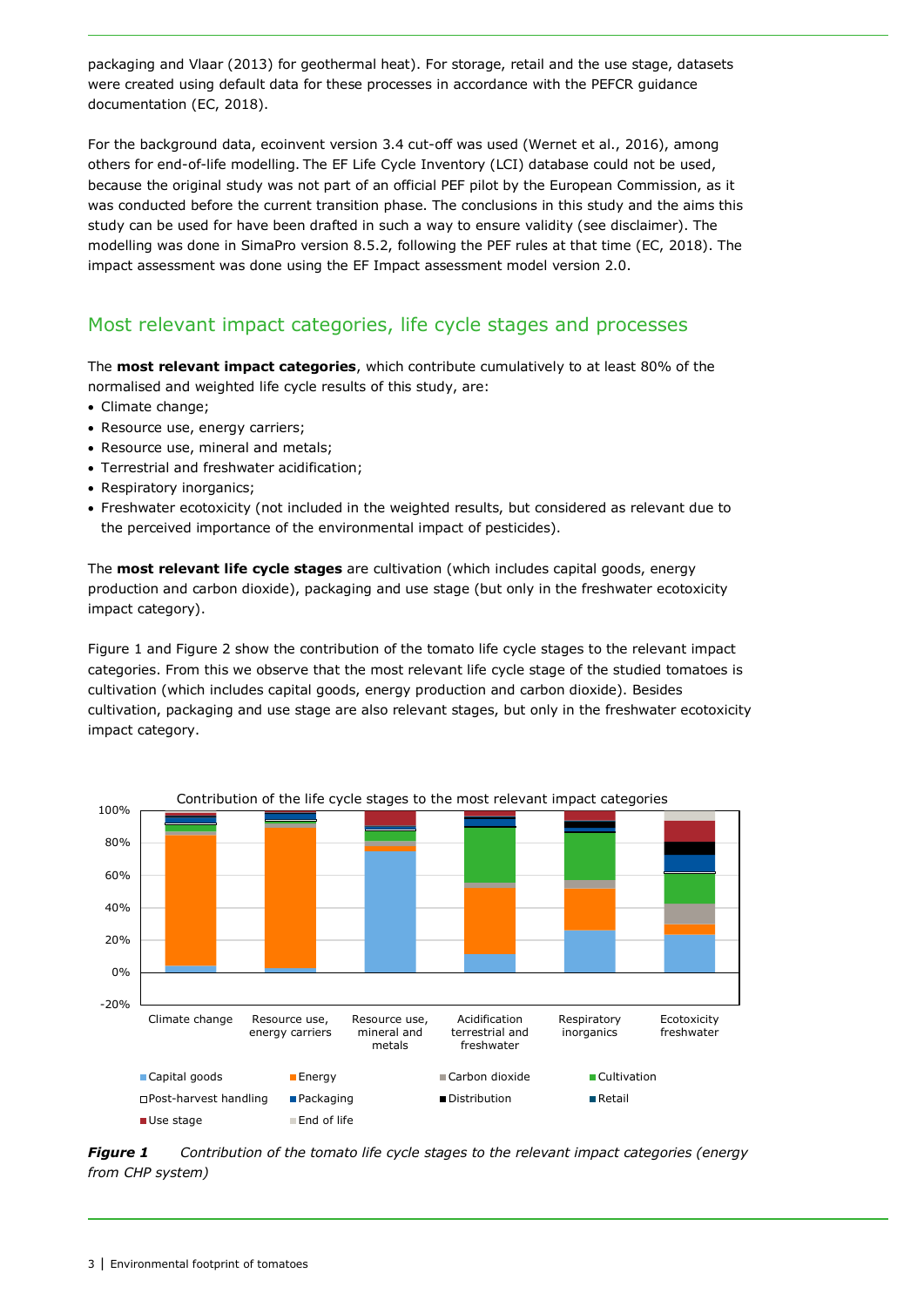<span id="page-3-0"></span>

*Figure 2 Contribution of the tomato life cycle stages to the relevant impact categories (geothermal heat and electricity from grid)*

The most relevant processes and most relevant elementary flows are shown in [Table](#page-3-1) 1 and [Table](#page-3-2) 2, respectively.

<span id="page-3-1"></span>

| <b>Table 1</b> | The most relevant processes contributing in total to at least 80% of the impact of one |
|----------------|----------------------------------------------------------------------------------------|
|                | or more relevant impact categories                                                     |

<span id="page-3-2"></span>

| Process                                |                |                           | Life cycle stage Tomato with CHP Tomato with geothermal heat |
|----------------------------------------|----------------|---------------------------|--------------------------------------------------------------|
| Aluminium alloy, AlMg3 {GLO}           | Capital goods  | $\times$                  |                                                              |
| Electronics, for contr. unit {GLO}     | Capital goods  |                           |                                                              |
| Flat glass, uncoated {GLO}             | Capital goods  | $\times$                  |                                                              |
| Steel, low-alloyed {GLO}               | Capital goods  | X                         | X                                                            |
| Zinc coat, coils {GLO}                 | Capital goods  | X                         | $\mathsf{x}$                                                 |
| Electronics, for control units {GLO}   | Capital goods  | $\times$                  |                                                              |
| Waste polyethylene {Europe}  treatment | Energy         |                           | $\times$                                                     |
| Electricity, low voltage {NL}          | Energy         |                           | $\times$                                                     |
| Heat from CHP, NL                      | Energy         | x                         |                                                              |
| Natural gas, high pressure {NL}        | Energy         | X                         |                                                              |
| Electricity from CHP, NL               | Energy         | x                         |                                                              |
| Carbon dioxide from external NL        | Carbon dioxide |                           | x                                                            |
| Electricity, medium voltage {NL}       | Carbon dioxide |                           | X                                                            |
| Heat, dist./indus., nat. gas {Europe}  | Carbon dioxide |                           | x                                                            |
| Monoethanolamine {GLO}                 | Carbon dioxide | X                         | $\boldsymbol{\mathsf{x}}$                                    |
| Carbon dioxide from CHP NL             | Carbon dioxide | $\boldsymbol{\mathsf{x}}$ |                                                              |
| Biowaste {NL}  treatment               | Cultivation    | X                         | x                                                            |
| Nitrogen fertiliser, as N {GLO}        | Cultivation    | x                         | $\mathsf{x}$                                                 |
| Tomatoes, at grower, NL                | Cultivation    | X                         | x                                                            |
| Corrugated board box {GLO}             | Packaging      | $\times$                  | $\mathsf{x}$                                                 |
| HDPE, granulate $\{GLO\}$              | Packaging      |                           | X                                                            |
| Transport, lorry > 32mt, E6 {GLO}      | Distribution   | X                         | X                                                            |
| Transport, passenger car {RER}         | Use stage      | $\boldsymbol{\mathsf{x}}$ | X                                                            |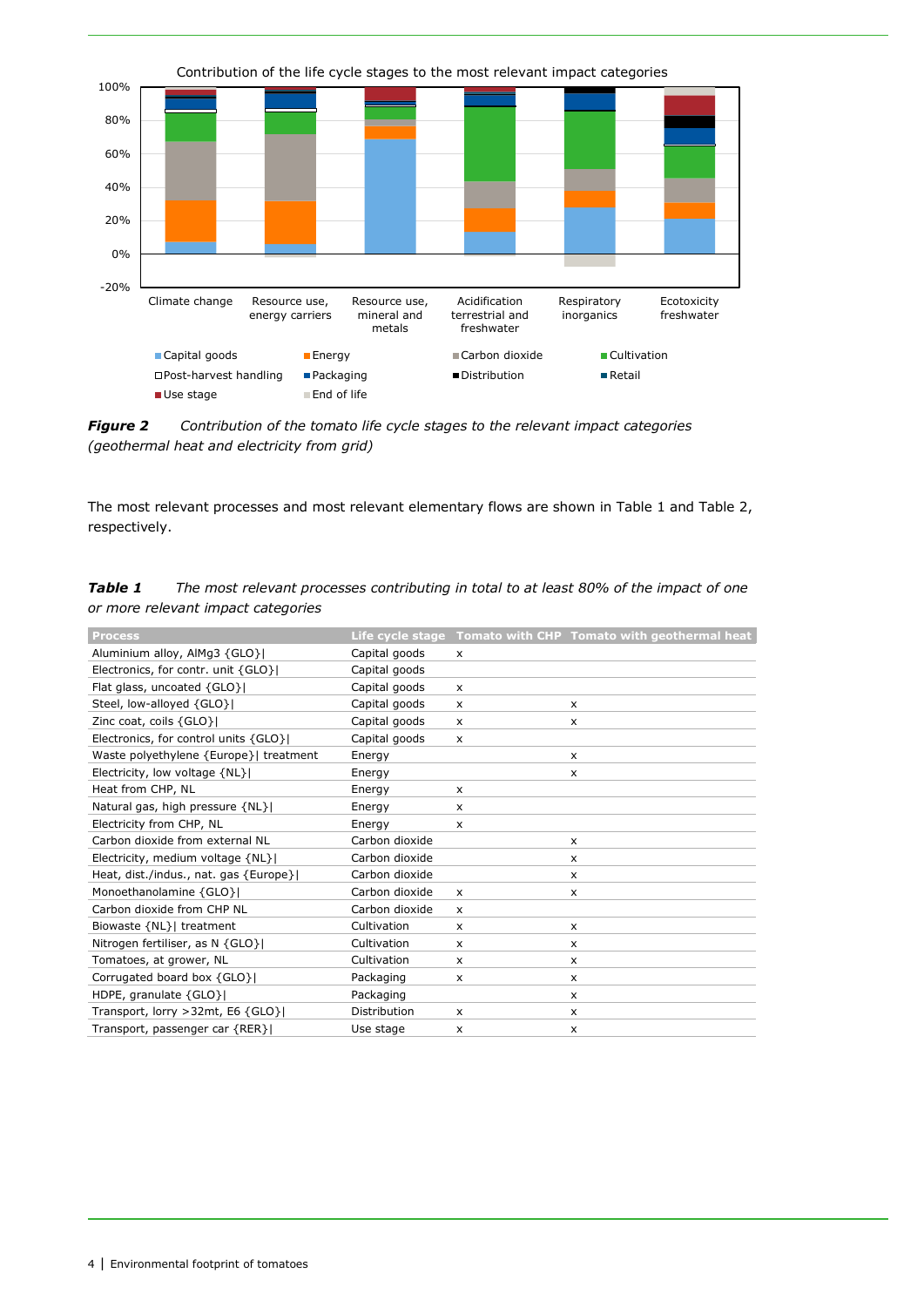#### *Table 2 Most relevant elementary flows contributing in total at least 80% to the impact of one or more relevant impact categories*

| <b>Elementary flow</b> |              |                           | Emission compartment Tomato with CHP Tomato with geothermal heat |
|------------------------|--------------|---------------------------|------------------------------------------------------------------|
| Carbon dioxide, fossil | Air          | $\boldsymbol{\mathsf{x}}$ | $\times$                                                         |
| Gas, natural/m3        | Raw material | $\mathsf{x}$              | $\boldsymbol{\mathsf{x}}$                                        |
| Coal, hard             | Raw material |                           | X                                                                |
| Oil, crude             | Raw material |                           | $\boldsymbol{\mathsf{x}}$                                        |
| Gold                   | Raw material | $\boldsymbol{\mathsf{x}}$ | X                                                                |
| Cadmium                | Raw material | $\boldsymbol{\mathsf{x}}$ | $\boldsymbol{\mathsf{x}}$                                        |
| Lead                   | Raw material | X                         | $\boldsymbol{\mathsf{x}}$                                        |
| Copper                 | Raw material | $\boldsymbol{\mathsf{x}}$ | $\boldsymbol{\mathsf{x}}$                                        |
| Nitrogen oxides        | Air          | X                         |                                                                  |
| Ammonia                | Air          | X                         | $\boldsymbol{\mathsf{x}}$                                        |
| Sulfur dioxide         | Air          | X                         | $\boldsymbol{\mathsf{x}}$                                        |
| Particulates, < 2.5 um | Air          | X                         | $\boldsymbol{\mathsf{x}}$                                        |
| Chromium VI            | Water        | $\mathsf{x}$              | $\boldsymbol{\mathsf{x}}$                                        |
| Monoethanolamine       | Air          | X                         | $\boldsymbol{\mathsf{x}}$                                        |
| Antimony               | Air          | X                         | $\boldsymbol{\mathsf{x}}$                                        |
| Teflubenzuron          | Water        | x                         | X                                                                |
| Chromium               | Air          | X                         | $\boldsymbol{\mathsf{x}}$                                        |
| Zinc                   | Water        | $\boldsymbol{\mathsf{x}}$ | x                                                                |
| Zinc                   | Air          | $\boldsymbol{\mathsf{x}}$ | x                                                                |
| Teflubenzuron          | Air          | X                         | $\mathsf{x}$                                                     |
| Antimony               | Water        | $\mathsf{x}$              | $\boldsymbol{\mathsf{x}}$                                        |
| Chlorothalonil         | Soil         | X                         | $\boldsymbol{\mathsf{x}}$                                        |
| Vanadium               | Air          | $\times$                  | $\boldsymbol{\mathsf{x}}$                                        |
|                        |              |                           |                                                                  |

## Data quality requirements

This study also aimed at identifying the data collection and data quality requirements to ensure robust and high-quality results for similar horticultural products. The requirements determined on basis of this study are displayed in Table 3.

| Table 3 | Data Quality Requirements (DQR) for the different life cycle stages for tomatoes |
|---------|----------------------------------------------------------------------------------|
|         | (Note: DQRs range from very good (1) to very poor (5) quality)                   |

| Life cycle stage                                                            | <b>Data collection needs</b>                                                                                       | Data quality requirement (DQR)             |
|-----------------------------------------------------------------------------|--------------------------------------------------------------------------------------------------------------------|--------------------------------------------|
| Cultivation                                                                 | Energy: amounts of capital goods, materials $\leq$ 1.6; Very good to excellent quality<br>and elementary flows     |                                            |
|                                                                             | Capital goods: amounts of main materials of $\leq$ 1.6; Very good to excellent quality<br>the greenhouse structure |                                            |
|                                                                             | Amounts of all other inputs and elementary $\leq$ 1.6; Very good to excellent quality<br>flows                     |                                            |
| Post-harvest handling                                                       | Generic data allowed                                                                                               | <3.0; Good quality                         |
| Packaging                                                                   | Amounts of components of primary packaging $\leq$ 1.6; Very good to excellent quality                              |                                            |
|                                                                             | Amounts of all other inputs and elementary $\leq$ 3.0; Good quality<br>flows                                       |                                            |
| Distribution                                                                | Distance and transport mode                                                                                        | $\leq$ 1.6; Very good to excellent quality |
| Retail                                                                      | Generic data allowed                                                                                               | <3.0; Good quality                         |
| Consumption                                                                 | Generic data allowed                                                                                               | $<$ 3.0; Good quality                      |
| End of life                                                                 | Percentages and types of waste treatment, <3.0; Good quality<br>generic data allowed                               |                                            |
| Inputs of the processes above Generic data<br>and waste treatment processes |                                                                                                                    | $<$ 3.0; Good quality                      |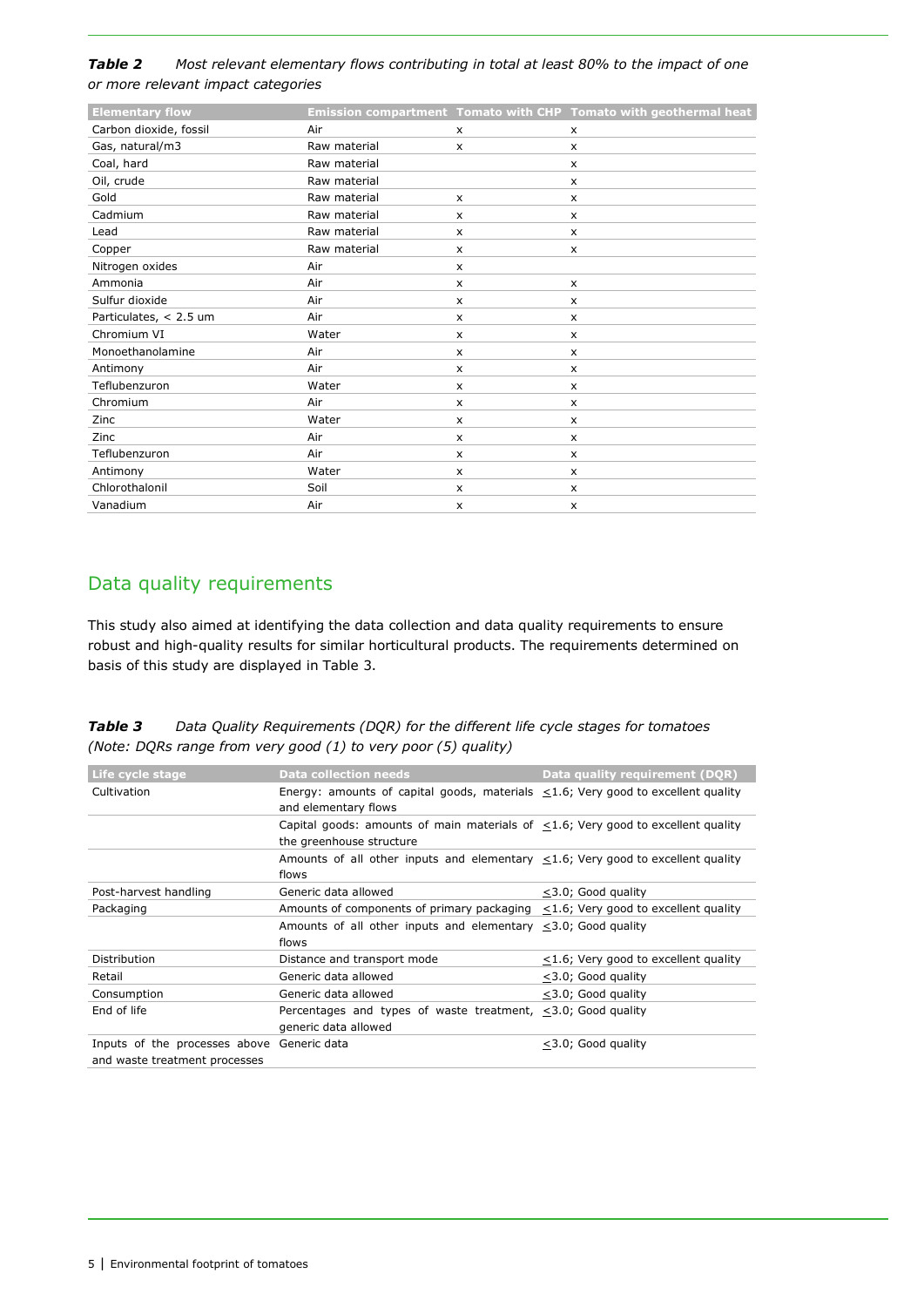#### Disclaimer

The screening is NOT intended to make statements about the product group impacts as such, nor is it intended to be used in the context of comparison or for comparative assertions to be disclosed to the public. The results can be used to see where potential hotspots are by looking at the most relevant impact categories, life cycle stages, processes and elementary flows.

In practice there is a large variety in Dutch greenhouse tomato production in respect to how energy is produced, and what sources of energy and purified carbon dioxide and in what quantities they are used. In many cases, a mix of different sources are used and the quantities will vary year by year due to weather conditions and economic developments. So, the absolute results of the current cases cannot be regarded as representative of the large variety in practice, but it is expected that the general conclusions on the hotspots and the resulting data quality requirements will apply to Dutch heated and protected tomato production in general.

## Acknowledgement

This study was carried out in the framework of the public-private partnership project HortiFootprint 'Methodology for environmental footprint TU17005' for the Topsector Agri & Food, as part of the Programme 'Consumer, Market and Society'. The authors would like to thank Hans Blonk from Blonk Consultants for his review of the draft representative product study and also a group of greenhouse vegetable growers for insightful discussion of the results in the workshop organised by Daan van Empel (Dutch Produce Centre) in December 2018.

## References

- Davis J, Wallman M, Sund V, Emanuelsson A, Cederberg C, Sonesson U (2011) Emissions of orchard gases from production of horticultural products. Analysis of 17 products cultivated in Sweden. SIK.<http://www.diva-portal.org/smash/get/diva2:943913/FULLTEXT01.pdf>
- European Commission (2018) Product environmental footprint category rules guidance version 6.3, May 2018. [http://ec.europa.eu/environment/eussd/smgp/pdf/PEFCR\\_guidance\\_v6.3.pdf.](http://ec.europa.eu/environment/eussd/smgp/pdf/PEFCR_guidance_v6.3.pdf)
- European Environment Agency (2016) EMEP/EEA air pollutant emission inventory guidebook 2016. Technical guidance to prepare national emission inventories.

<https://www.eea.europa.eu/publications/emep-eea-guidebook-2016/download>

- Frischknecht R (1999) Umweltrelevanz natürlicher Kältemittel. Ökobilanzen von Wärmepumpen und Kälteanlagen. Bundesamt für Energie (BfE), Bern as pdf-File under: [http://www.waermepumpe.ch/fe/Fr\\_LCA\\_SB\\_Anh.pdf](http://www.waermepumpe.ch/fe/Fr_LCA_SB_Anh.pdf)
- Gomez DR, Watterson JD, Americano BB, Ha, C, Marland G, Matsika E, Nenge Namayanga L, Osman-Elasha B, Kalenga Saka JD, Treanton K, Quadrelli R (2006) Chapter 2: Stationary combustion. Volume 2, IPCC guidelines for national greenhouse gas inventories. IPCC International Panel on Climate Change, Geneva, Switzerland, p. 47
- GroentenFruit Huis (2018) Bijlage II van de Vaststellingsovereenkomst GroentenFruit Huis en Afvalfondsverpakkingen.
- He X, Hägg MB (2014) Energy efficient process for CO2 capture from flue gas with novel fixed-sitecarrier membranes. Energy Procedia 63:174–185.
- Helmes R, Ponsioen T, Blonk H, Vieira M, Goglio P, van der Linden R, Gual Rojas P, Kan D, Verweij-Novikova I (2020) Hortifootprint category rules: towards a PEFCR for horticultural products Wageningen, Wageningen Economic Research. Report 2020-041.
- Montero JI, Antón A, Torrellas M, Ruijs M, Vermeulen P (2011) Environmental and economic profile of present greenhouse production systems in Europe. European Commission (Euphoros reports deliverable 5 – annex)
- OCAP: [www.ocap.nl;](http://www.ocap.nl/) access date November 1, 2018